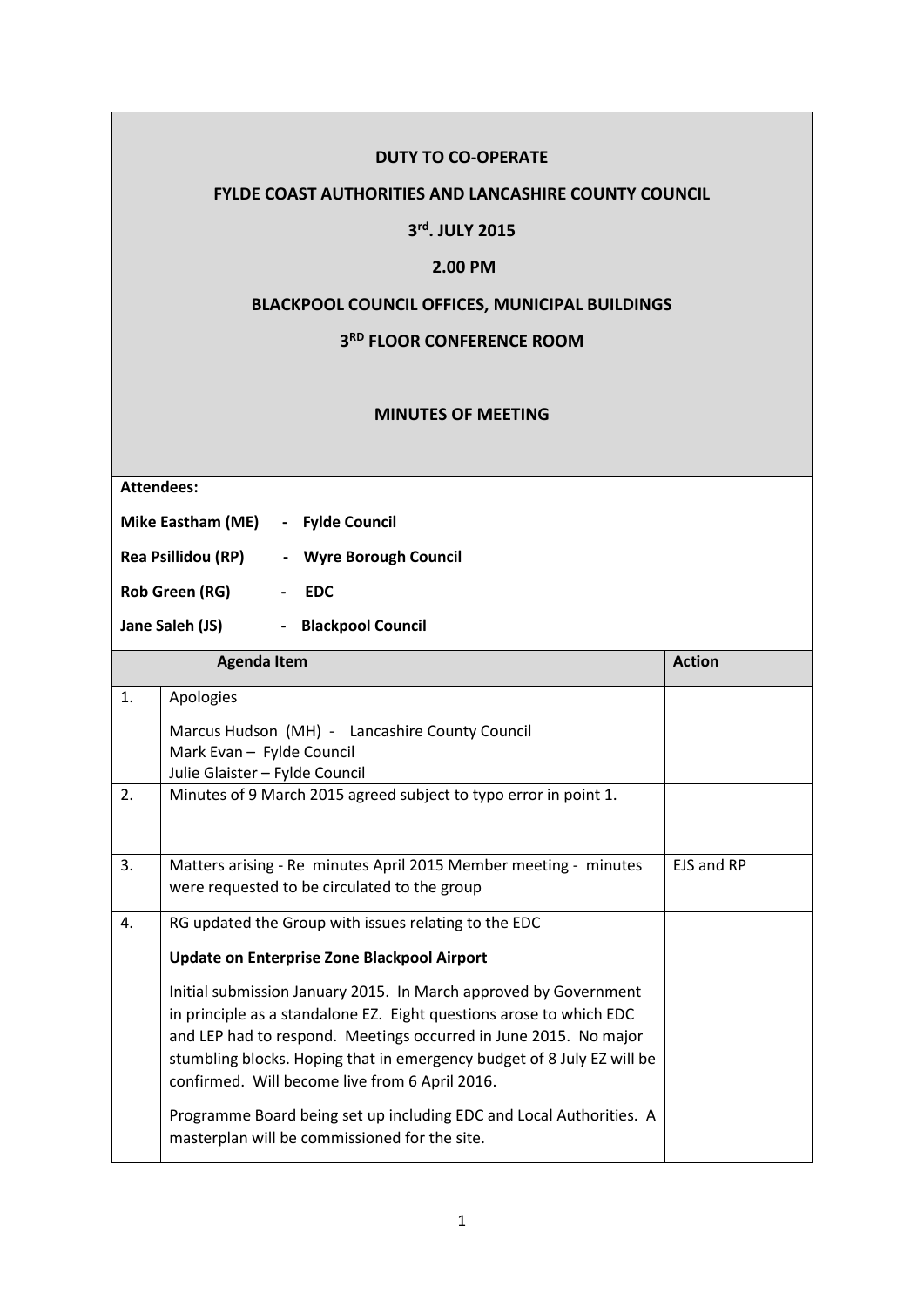|    | Balfour Beatty at the Airport has been developing their masterplan.<br>Reference was made to the permitted development rights in the<br>Green Belt for Airports. The airport terminal is currently leased and<br>may be demolished in next 6 months. Early development likely to<br>occur in Zone C of the EZ. The former ING building - site around<br>43/44 acres some 1.4 million sq. ft. Potential refurbishment of<br>existing building for engineering workshops etc. Consideration of<br>potential to move the recreational facilities into the green belt and<br>the former recreation area to be yards areas to support potential<br>logistic business. |  |
|----|------------------------------------------------------------------------------------------------------------------------------------------------------------------------------------------------------------------------------------------------------------------------------------------------------------------------------------------------------------------------------------------------------------------------------------------------------------------------------------------------------------------------------------------------------------------------------------------------------------------------------------------------------------------|--|
|    | Potentially could be a joint venture between local authorities and the<br>owners. Issue of potential borrowing to be discussed with the LEP.                                                                                                                                                                                                                                                                                                                                                                                                                                                                                                                     |  |
|    | Issue of enabling development was discussed and the concern of<br>retail being included. EJS requested further discussion with RG on<br>this matter,                                                                                                                                                                                                                                                                                                                                                                                                                                                                                                             |  |
|    | Some concerns have been raised by the Deputy Leader of Fylde and<br>RG responded to the Chief Executive and subsequently gave a<br>presentation on the EZ to Fylde Council Members. RG has also liaised<br>with St. Annes Town Council via the Town Clerk and they now have a<br>better understanding of the EZ for which they are supportive.                                                                                                                                                                                                                                                                                                                   |  |
|    | The EZ is hopefully allowing the airport to stay open. The location of<br>car parking was discussed and the proximity to airport facilities.                                                                                                                                                                                                                                                                                                                                                                                                                                                                                                                     |  |
|    | The aim is for the EZ to become an energy hub.                                                                                                                                                                                                                                                                                                                                                                                                                                                                                                                                                                                                                   |  |
|    | RP raised the issue of job growth and the link to job growth and ???<br>looking into this. Also the need to improve the appearance of<br>Hillhouse and the signage.                                                                                                                                                                                                                                                                                                                                                                                                                                                                                              |  |
|    | <b>Fylde Coast Growth Accelerator Strategy</b>                                                                                                                                                                                                                                                                                                                                                                                                                                                                                                                                                                                                                   |  |
|    | RG updated the Group on the GAS. Intention that it goes to the Board<br>Wednesday 8 July 2015. RG is accepting comments from the Fylde<br>Coast Authorities. RG will be requesting from the Board to call a<br>member meeting.                                                                                                                                                                                                                                                                                                                                                                                                                                   |  |
|    | <b>Other Matters</b>                                                                                                                                                                                                                                                                                                                                                                                                                                                                                                                                                                                                                                             |  |
|    | RG intends to respond to St. Annes Neighbourhood Plan                                                                                                                                                                                                                                                                                                                                                                                                                                                                                                                                                                                                            |  |
| 5. | Update on Fylde Coast Highways and Transport Masterplan.                                                                                                                                                                                                                                                                                                                                                                                                                                                                                                                                                                                                         |  |
|    | As Marcus was not present the Group decided to defer this agenda<br>item to the next meeting.                                                                                                                                                                                                                                                                                                                                                                                                                                                                                                                                                                    |  |
|    | ME tabled an email sent to Marcus by Mark Sims from Fylde Council<br>regarding comments on the Masterplan (refer to attached). RP had<br>also sent comments.                                                                                                                                                                                                                                                                                                                                                                                                                                                                                                     |  |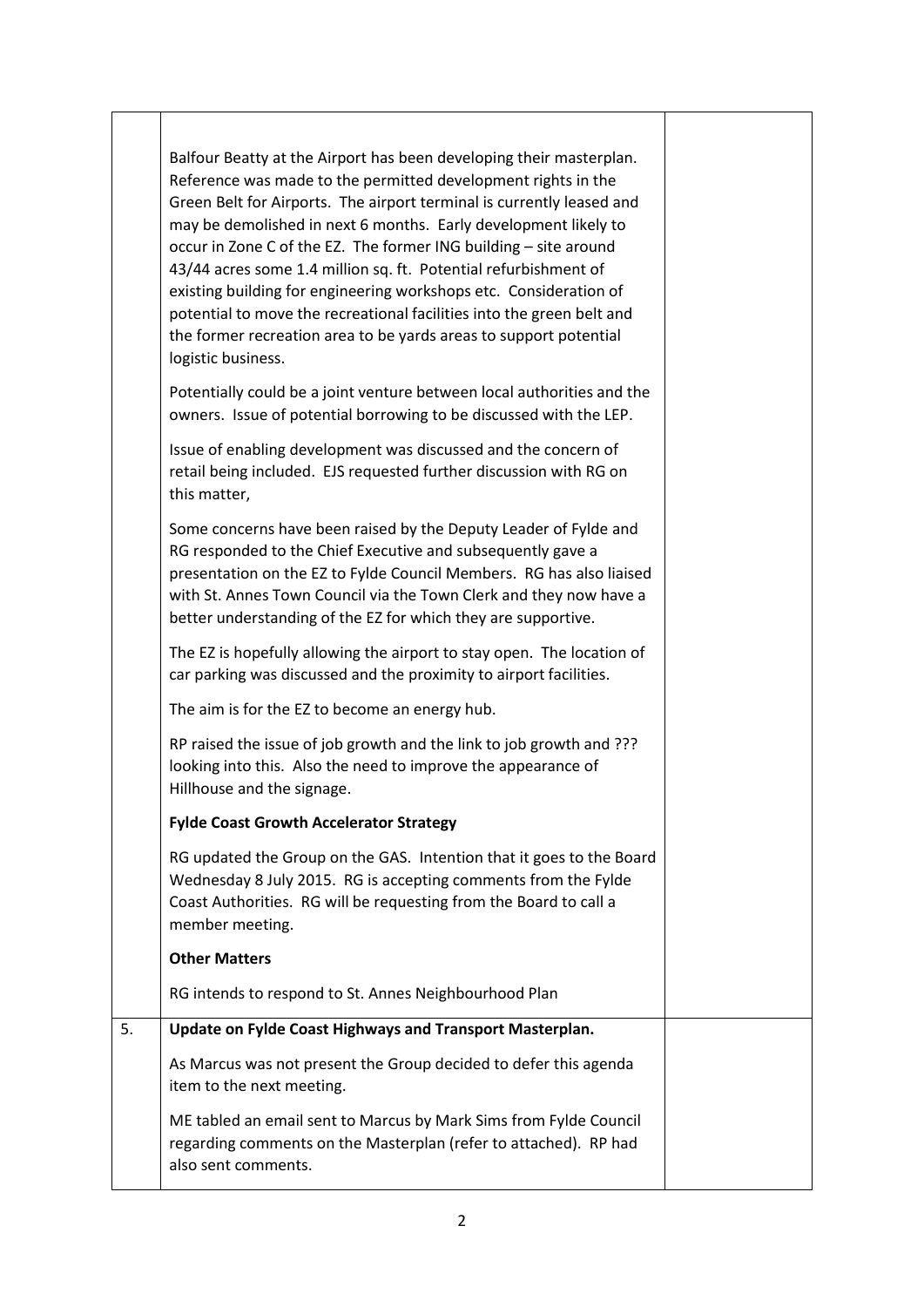|    | Discussion was had over the concern around the lack of                                                                                                                                                                                                                                                                                                                                                                                                                                                                                                                         |                          |
|----|--------------------------------------------------------------------------------------------------------------------------------------------------------------------------------------------------------------------------------------------------------------------------------------------------------------------------------------------------------------------------------------------------------------------------------------------------------------------------------------------------------------------------------------------------------------------------------|--------------------------|
|    | communication by LCC on finalising the masterplan. It was felt that                                                                                                                                                                                                                                                                                                                                                                                                                                                                                                            |                          |
|    | there is still uncertainty of the status of the masterplan and how 'live'                                                                                                                                                                                                                                                                                                                                                                                                                                                                                                      |                          |
|    | a document the masterplan is.                                                                                                                                                                                                                                                                                                                                                                                                                                                                                                                                                  |                          |
| 6. | <b>Minerals and Waste update</b>                                                                                                                                                                                                                                                                                                                                                                                                                                                                                                                                               |                          |
|    | In the absence of Marcus this agenda item was deferred to the next                                                                                                                                                                                                                                                                                                                                                                                                                                                                                                             |                          |
|    | meeting.                                                                                                                                                                                                                                                                                                                                                                                                                                                                                                                                                                       |                          |
| 7. | <b>Local Plan Updates</b>                                                                                                                                                                                                                                                                                                                                                                                                                                                                                                                                                      |                          |
|    | <b>Blackpool</b> – EJS updated the Group on the progress of the Core<br>Strategy Main Modifications post the Examination Hearings and the<br>intention to consult on the main mods over the summer for 6 to 8                                                                                                                                                                                                                                                                                                                                                                  |                          |
|    | weeks. Inspector has indicated he will work on his report during<br>October. The intention was to try and get to full council in November<br>but could be January 2016 due to lead in times for committee reports.                                                                                                                                                                                                                                                                                                                                                             |                          |
|    | Reference made to modifications relating to Wind Energy<br>Development and whether need to do a further joint piece of work to<br>conform to the guidance.                                                                                                                                                                                                                                                                                                                                                                                                                     | Blackpool/Fylde/<br>Wyre |
|    | EJS also reported that work will start on Part 2 of the Local Plan - Site<br>Allocations and Development Management Policies in the Autumn.<br>Also review of Holiday Accommodation SPD will commence in<br>Autumn.                                                                                                                                                                                                                                                                                                                                                            |                          |
|    | Fylde - ME provided an update.                                                                                                                                                                                                                                                                                                                                                                                                                                                                                                                                                 |                          |
|    | All of the retail centres (town centre, district centres and local<br>centres) and the the existing Employment sites have been surveyed;<br>and the Sea Front Areas and the Holiday Areas have been reviewed by<br>staff in the Planning Policy Team.                                                                                                                                                                                                                                                                                                                          |                          |
|    | The Call for sites resulted in the submission of approximately 140<br>sites, which included strategic sites. The quantum of development in<br>the four Strategic Locations for Development has changed in the<br>Revised Preferred Option (summer 2015). The technical assessments<br>will be undertaken in the late summer and into the autumn.                                                                                                                                                                                                                               |                          |
|    | The Planning Policy Team has consulted the infrastructure providers<br>and the statutory consultees on the draft Revised Preferred Option<br>version of the Local Plan, and held a meeting with officers from<br>Blackpool Council and Wyre Council on the plan and the<br>Infrastructure Delivery Plan. The 24 July was the initial deadline to get<br>back comments from infrastructure providers. Proposed to go to<br>members for approval of document on 16 September 2015 for a 7<br>week consultation in October/November 2015. Aim is to adopt the<br>plan March 2017. |                          |
|    |                                                                                                                                                                                                                                                                                                                                                                                                                                                                                                                                                                                |                          |